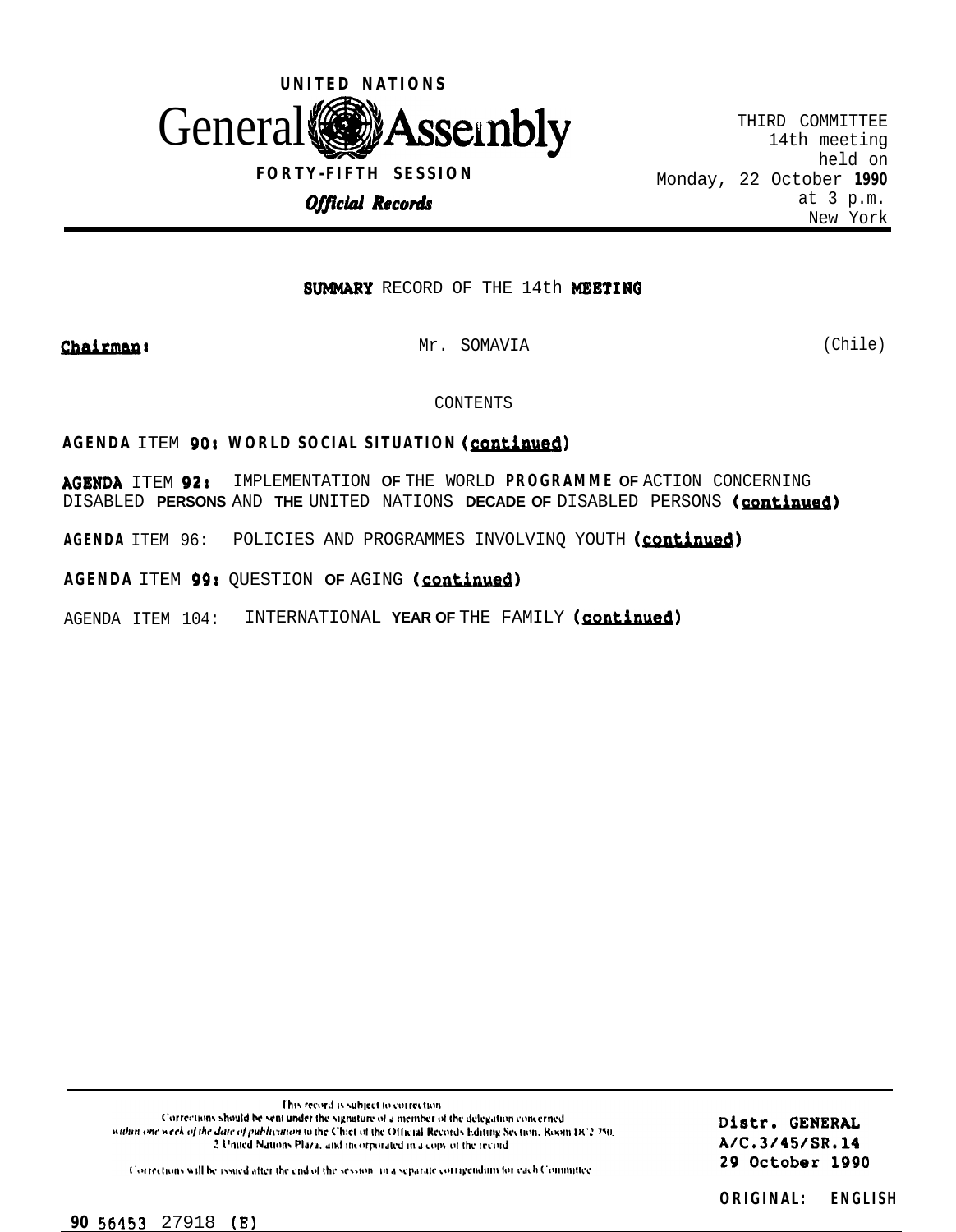## The meeting was called to order at 3.15 p.m.

**AGENDA ITEM 901 WORLD SOCIAL SITUATION ( conefnued) (A/45/137-E/1990/35)**

**AQENDA ITEM 92r IMPLEMENTATION OF THE WORLD PROQRAMME OF ACTION CONCERNING DISABLED PERSONS AND THE UNITED NATIONS DECADE OF DISABLED PERSONS (continued) (A/45/470)**

**AQENDA ITEM 96: POLICIES AND PROGRAMMES INVOLVING YOUTH (continued) (A/45/225, A/45/227, A/45/200, A/45/330, A/45/422)**

**AGENDA ITEM 99; QUESTION OF AGING (<u>continued</u>) (A/45/207, A/45/420)<br>AGENDA ITEM 104: INTERNATIONAL YEAR OF THE FAMILY (<u>continued)</u> (A/45/365;<br>A/C,3/45/3) A/C. 3/45/j)**

**1. Mr. AL-W (Yemen) said that as a young State, Yemen believed that the wealth of a nation derived from its ability to develop its human resources. It6** accomplishments would not have been possible without the participation of the **people working in conjunction with the State.** Even with the limited technical and **financial resources at its disposal, his Government had undertaken programmes and measures in order to allow the family to play a constructive role in the realisation of cohesive economic and social development.**

**2. Youth constituted e great source of energy, and since its establishment, the United Nations had attached enormous attention to the young. The priority placed on youth had been repeatedly emphasised by the General Assembly and the Economic and Social Council, and an international consensus had been formed that further efforts should be made to encourage young people.to take part in the social and economic development of their country and in the realization of international peace and security. Yemen had worked towards the objectives of the International Youth Year and had attached great importance to the youth sector with a view to harnessing the creative abilities of young people for the construction of society. Yemeni youth played a leading role in the political, economic and social life oE the country.**

**3. Hi6 delegation had studied the report of the Secretary-General on aging (A/45/420), which was a social and humanitarian problem related to developmenl. He drew attention to paragraph 9 (f) of that report in which ensuring community** integration in old age by developing an appropriate mix of self-help opportunities, family and community support, and government assistance was identified as one of **the challenges the problem of aging posed to Governments. Family support of the** aged was one of the main principles underlying the approach taken by Yemeni society **in implementation of the teachings of Islam. In Yemen each family was f.111 ly tesponsihle for the welfare of its aged members who temainecl within their family until they died.**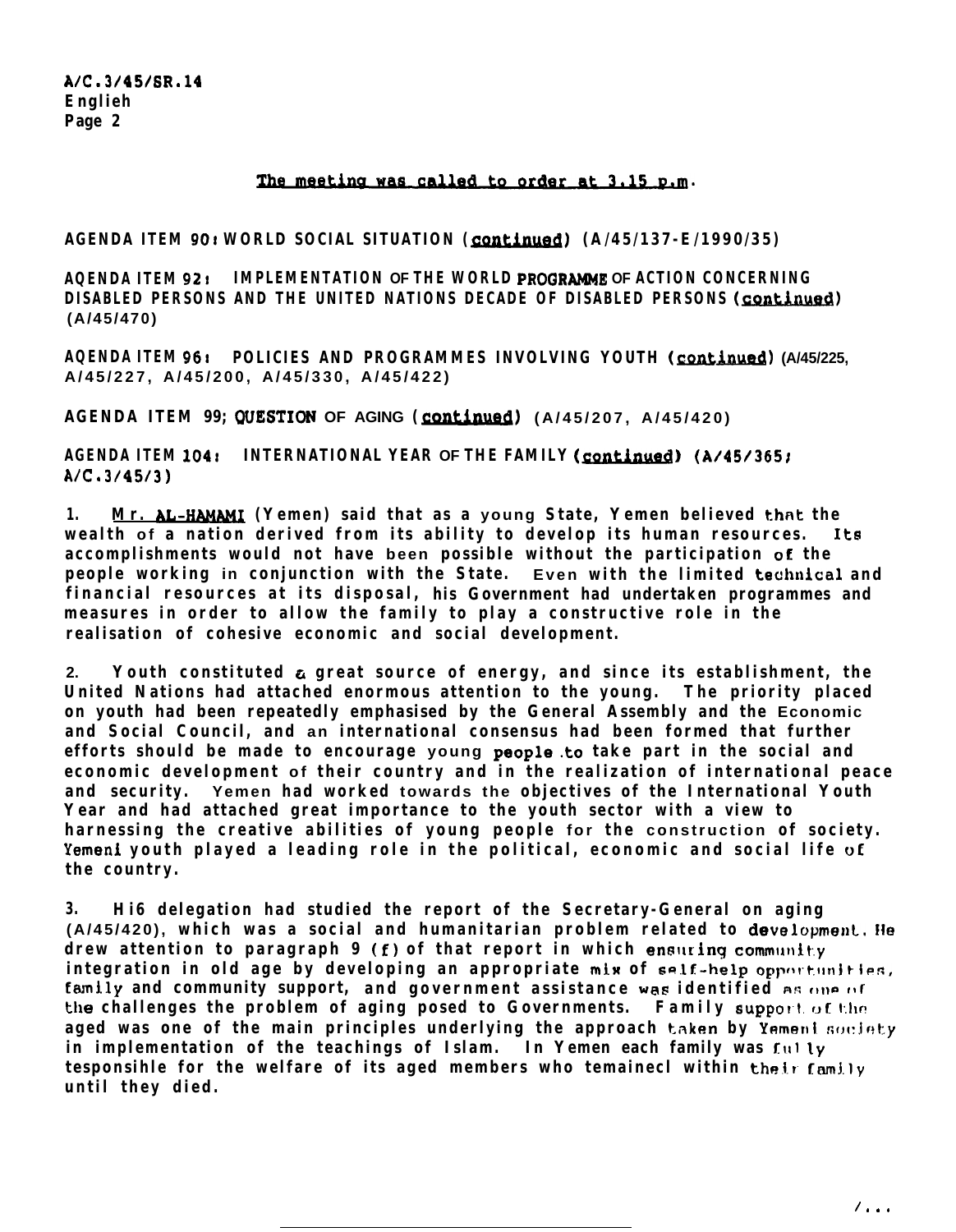(Mr. Al-Hamami, Yemen)

**4 . The problem of the disabled constituted a human burden shared by all countries, particularly the developing countries. would be a mistake to ignore the danger of the potential offered disabled persons by not allowing them to play ah effective role in society.**

**MLSE (Japan) noted that was essential to make further efforts towards the achievement of full participation and equality for the 500 million disabled people in the world. With regard to the agenda for action from 1990 to 1992, he said that although Member States were invited to** *ratify* **some specific international legal instruments directly related to disability, their ratification was in fact a matter to be decided by the Government of each Member State. Second, the regional commissions were requested to establish or** *strengthen* **units on disability within their Social Development Division, but it must be understood that the cost of those unit6 should be absorbed within the existing United Nations budget. Regarding the preliminary outline of a long-term strategy, it was suggested in the report of the expert meeting, that a global conference to draw up 8 convention on the rights of disabled people should be organised not later than the year 2000. It was also suggested that the regional commissions should be encouraged to hold regional conEerences with a view to preparing regional conventions. Such suggestions should be studied further and carefully, and the views of Member State6 should be taken into account.** Japan was striving to accommodate the aim of the World Programme of **Action Concerning Disabled Persons and was also committed to the idea that disabled persons should enjoy full participation and equal rights.** It **was co-operating actively with developing countries by extending technical assistance for that purpose. The Voluntary Fund for the United Nations Decade of Disabled Persons, to which Japan had contributed a total of \$US 400,000 from 1980 to 1989 and was planning another contribution for 1990, had played an important role in supporting activities in implementation of the World Programme** *of* **Action.**

**6. The full and active participation of- young people in society was clearly crucial to the peace and development of all mankind. He drew attention to the activities carried out by the Japan Overseas Co-operation Volunteers Plan, which wati an integral part of the Japan International Co-operation Agency. Under the** Plan, young men and women were dispatched to developing countries to offer their **knowledge and technical skills for the benefit of others. He urged Member States to maintain the momentum they had built up during the International Youth Year in 19R5.**

**'I . Uuestions concerning the elderly also required attention because the effects** of the trend toward6 older population6 were particularly serious for developing **countries, as shown in the report of the Secretary-General (A/45/420). lli fi delegation regretted that. the document had not been distributed in time to nllnw** for the study it deserved. The activities outlined in the programme for 1992 **regarding the further implementation of the International Plan of Action on Aging** on the tenth anniversary of its adoption and should be fully studied in the capital **of each Member State.**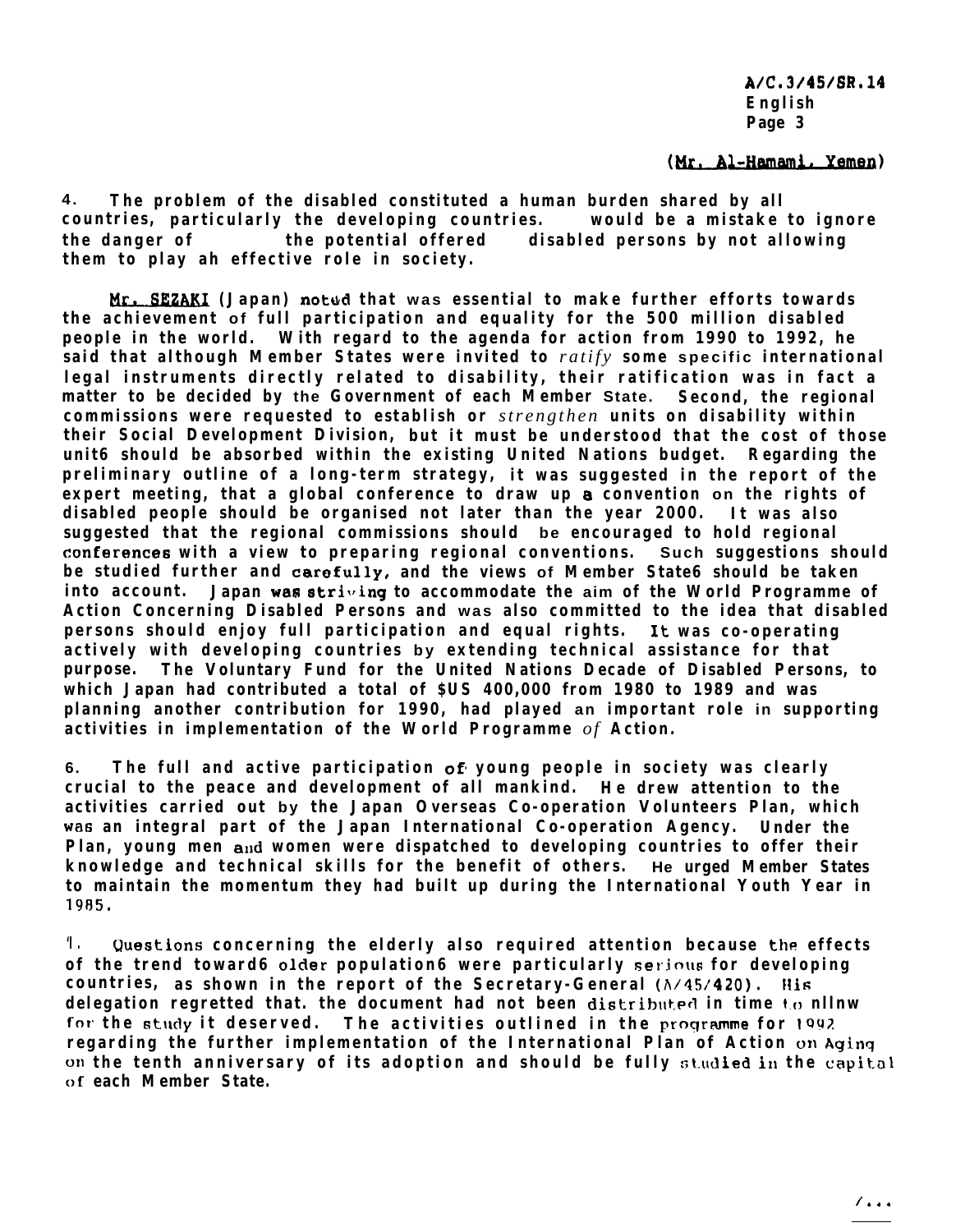**A1C.31451SR.14 English Page 4**

### *(Mr.Geaaki.Jaaan)*

**8 . The family was a basic social unit whose importance to the healthy development of children could not be over-emphasised. The proclamation of 1994 as the International Year of the Family would make a great contribution to family** welfare. He noted that according to document the draft programme under **preparation by the Secretariat would be submitted through the Commission for Social Development to the General Assembly at its forty-sixth session. His delegation hoped that the preparations for and implementation the International Year of the Family would be both effective and efficient and that full account would be taken of its system-wide budgetary implications. He also wished to note the usefulness of the report of the Expert Meeting on the Negative Consequences of Alcohol use held at Oslo in August 1990 (A/C.3/45/3).**

**9. With regard to the world social situation, he noted that while the report submitted by the Secretary-General every threo years had been intended to provide a comprehensive description and analysis of the world social oituation, problem6 had arisen which had left the overall accuracy and objectivity of the reports open to question and urged that great care should be taken in that regard in the preparation of future reports.**

10. Ms. PELLICER (Mexico), after remarking on the late distribution of the **documents under review, said the 1990s had begun in a spirit of frustration because of the stagnation in social progress inherited from the 19806, but also in a spirit of hope because thinking with regard to developmtnt was undergoing a real revolution. The need for the structural adjustment programmes embarked upon to that end was no longer under discussion, but their social covt was a matter for concern. Data on social conditions and the possibility of their worsening had made the world social situation a focus of debate. The main challenges for the lY906 were to reconcile the contradiction between social adjustment and social cost:, tr) halt the deterioration in standards of living and to restore growth in order to achieve social progress for all. Without such progress, it would be difficult to achieve the objective6 of the Third Committee.**

**11. The magnitude of the task of achieving social progress was illustrated by the fact that more than one billion people were living in absolute povtrty and cl06e to 900 million adults were illiterate, while another billion people did not have access to drinking water. At the recent World Summit for Children, it had enerqed that 150 million children under five years of age suffered from malnutrition and that 14 million children died before their fifth birthday. Of the large number of measures proposed for overcoming those problems, some required an internal effort by countries, while other6 called for international action. All of them (lame up against two obstacles. The first was insufficient understanding of the origin of social problems, the relationship between them and the actions and methods needed to solve them.** Second, the political will needed to put an end to the social **inequality within countries was lacking.**

**12.** The preceding year, her delegation had noted that the 1989 Report on the World **Social Situation did not provide a means of identifying general trends** in the main **social indicator6 and of viewing specific problems in a larger context.** It had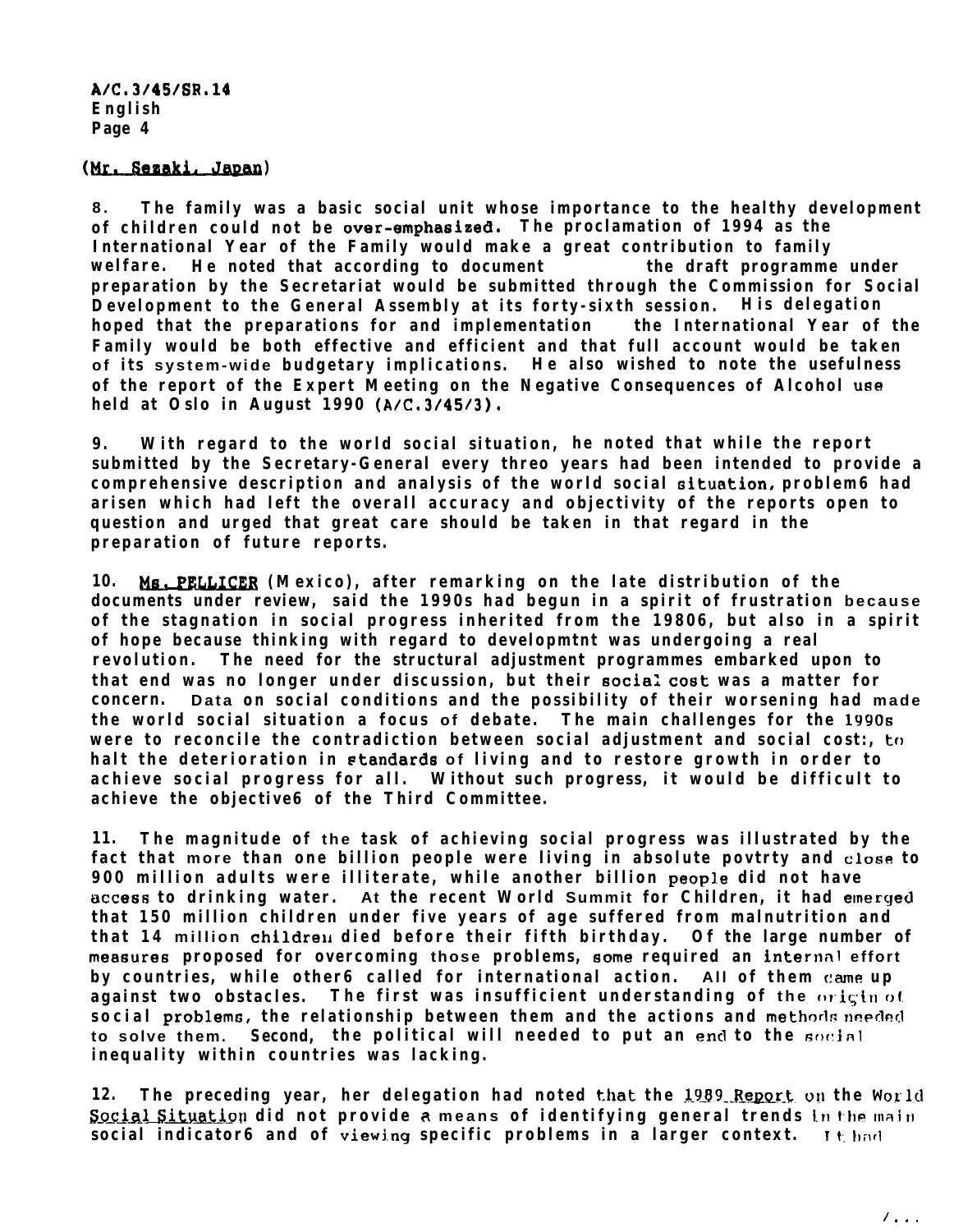(Ms. Pellicer, Mexico)

**gone on record as favouring the preparation of a supplement which would give priority to an analysis of the main indicators of social progress and standards of living and would consider the reasons for their negative performance in recent years. She thanked the Secretary-General for the supplement to the 1989 report (A/45/137), which had been prepared along the lines indicated in General Assembly resolution 44/56.** Her delegation was pleased to note that a preliminary report on **the work done within the United Nations to improve social indicetors would be submitted to the General Assembly for its consideration the following year.**

**13. Referring to some specific social problems experienced throughout the world, She noted that 1995 would mark the tenth anniversary of International Youth Year. An appraisal of the progress achieved in the intervening years was not optimistic. Most developing countries had still not achieved the full integration of youth into their political, economic and social life. The momentum achieved during International Youth Year had not been maintained, and new impetus was needed if real achievements were to be made by 1995. Her delegation Supported the recommendations contained in the report of the Secretary-General (A/45/422) and also endoroed the preparations for the programme of action to commemorate the tenth anniversary of the year.**

**14. The world community should prepare itself for confronting the problem of aging, bearing in mind that the elderly should play an active role in the economic and social life of their country. Her delegation suppor:;ed the report of the Secretary-General prepared in that connection (A/45/420) and his proposal6 for an action programme on aging for 1992 and beyond to serve as a catalyst for Eurther implementation of the International Plan on Aging. The global calendar oE events on aging during the period 1991-1992 also seemed very useful.**

**15. Her delegation attached great importance to the celebration of the International Year of the Family and was pleased to note the designation of the Director of the Social Development Division of the United Nations Office at Vienna as Co-ordinator for the Year.**

**16. t@.,JIAQE@j& (Pakistan) said that, since she was herself disabled, her presence** was indicative of her Government's desire to include disabled persons in its **delegation, and of the self-advocacy of disabled person6 who wished to work for their own advancement. Pakistan had formulated a national policy for the disabled at the beginninq of the United** Nation6 **Decade of DiSabled Persons. It 1~6~1 also established a new division of its Ministry of Health for special education and social welfare. Since the beginning of the Decade, the Pakistan Government had collaborated with United Nation6 specialized agencies on the prevention and early detection of disabilities.** A **broad** programme of child immunization had been **implemented, and diagnostic centres had been set up in hospitals. Her Government** had also worked with non-governmental organizations to broaden the public's awareness of the situation of disabled persons through the press and the electronic **media, with recognizable results. Television had been utilized as a community** outreach medium to disseminate information about disabilities and their prevention, and about the care and welfare of disabled persons. As a disabled person, she **participated in that process by acting as a media adviser.**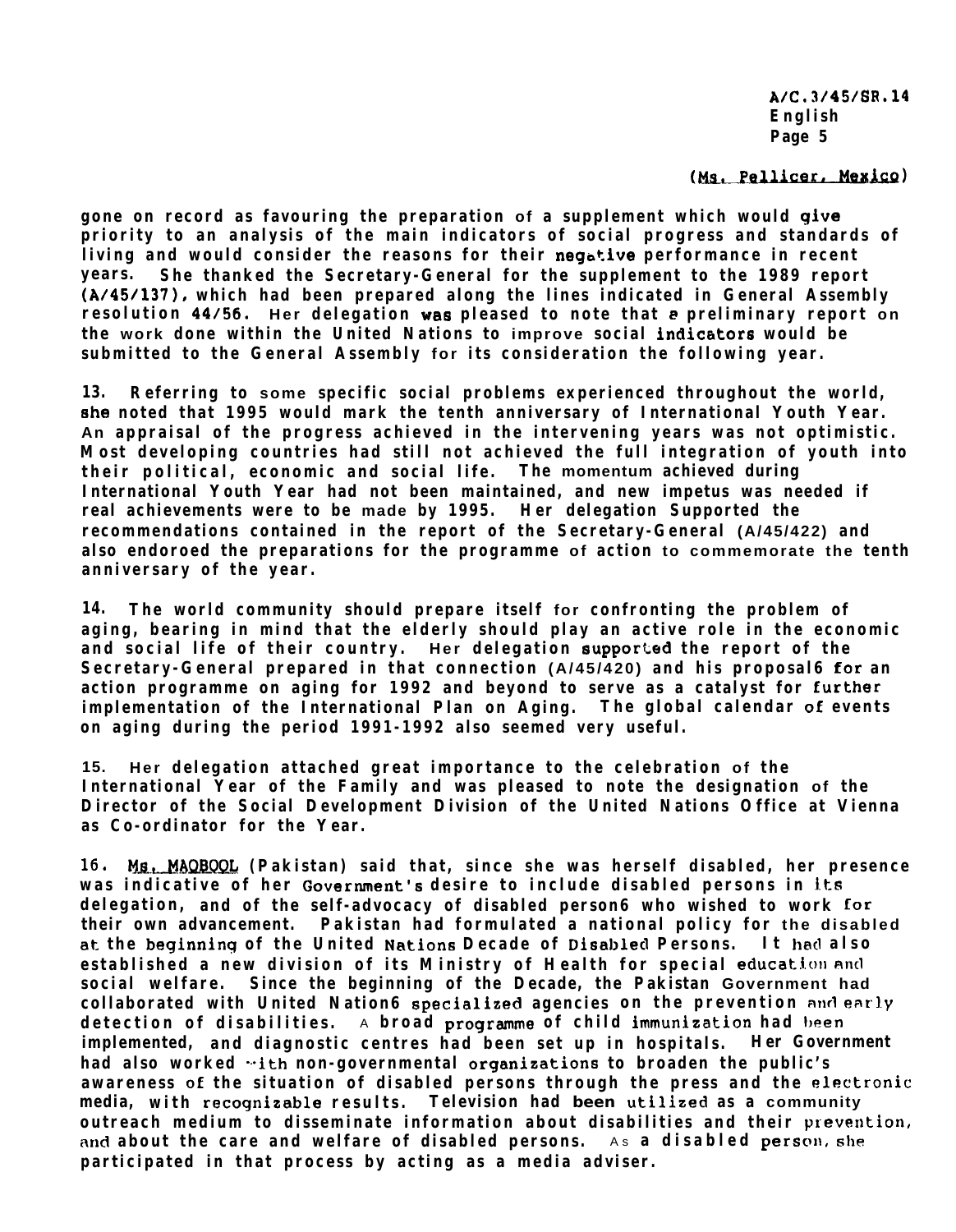**17. Pakistan had taken another positive step by establishing educational and training facilities for disabled children. The new special ttducation centres had increased the need for qualified teaCher6, 60 special training programme6 for the teaching of disabled persons had been introduced. To date, thousands of teachers had been trained in Such programmes. In addition, Pakistan had provided disabled persons with increased access to vocational training, 60 that they could find skilled employment and thereby enhance their independence. In order to broaden** employment opportunities for the disabled, a 1 per cent quota of disabled persons **had been established for all employment sectors.** Englieh<br>
Page 6<br>
(Ms. Magbool, Pakistan)<br>
17. Pakistan had take<br>
training facilities for<br>
increased the need for<br>
teaching of disabled pe<br>
had been trained in suc<br>
persons with increased<br>
skilled employment and<br>
employment

**18. Pakistan had made special efforts to address the need6 of women with disabilitfe6 by integrating those need6 into its national policies for the advancement of wome;n. Pakistan had increased its support of the activities of** non-governmental organizations by collaborating with them and assisting them **financially. Her delegation suggested that the United Nation6 should follow Pakistan's example by considering the inclusion of an item in its budget to fund organieations and project6 for disabled persons.**

19. **Miss JUNEJQ** (Pakistan) said that the supplement to the 1989 Report on the **demonstrated that social progress was inseparable from economic progress. More than 20 years after the adoption of the Declaration on Social Progress and Development, social condition6 in many developing countries still left much to be desired. The stagnation or the decline of the economies of many developing countries in the 1980s had been marked by negative resource flows, trade barriers, crushing debt burden and high interest rates. The structural adjustment policies undertaken by developing countries had often meant sacrificing health, literacy, housing and the eradication of poverty for the sake of economic development. However, the recent World Summit for Children was a reminder of the international community's responsibility to its posterity. The international development strategy for the fourth United Nation6 development decade addressed the essential linkage between economic and sociel development for the improvement of the human condition, and was therefore a promising mechanism of change.**

**20. The Secretary-General'6 recommendation6 on the implementation of various youth programme6 and activities based on the theme6 of participation, development and peace, pursuant to General Assembly resolutions, were worthy of favourable consideration. Pakistan's youth policy was part of its national planning framework, and was intended to improve the educational and employment sitrration of young people, to enable them to assume a leadership role in the future.** Her **delegation also supported international efforts to amelrvrata the social and economic condition6 of the world'6 aging population. Pakistan had adopted its own plan of action for the aging to enable them to enjoy fulfilling, healthy, secure** lives in their families and communities. That plan, involving both gover *unental* **and non-governmental organizations, included financial assistance to fami <sup>I</sup> ies of the elderly for health care costs, preparation for aging through a mass media campaign, introduction of the subject of geriatrics in medical education, aurl institutional care of the elderly.**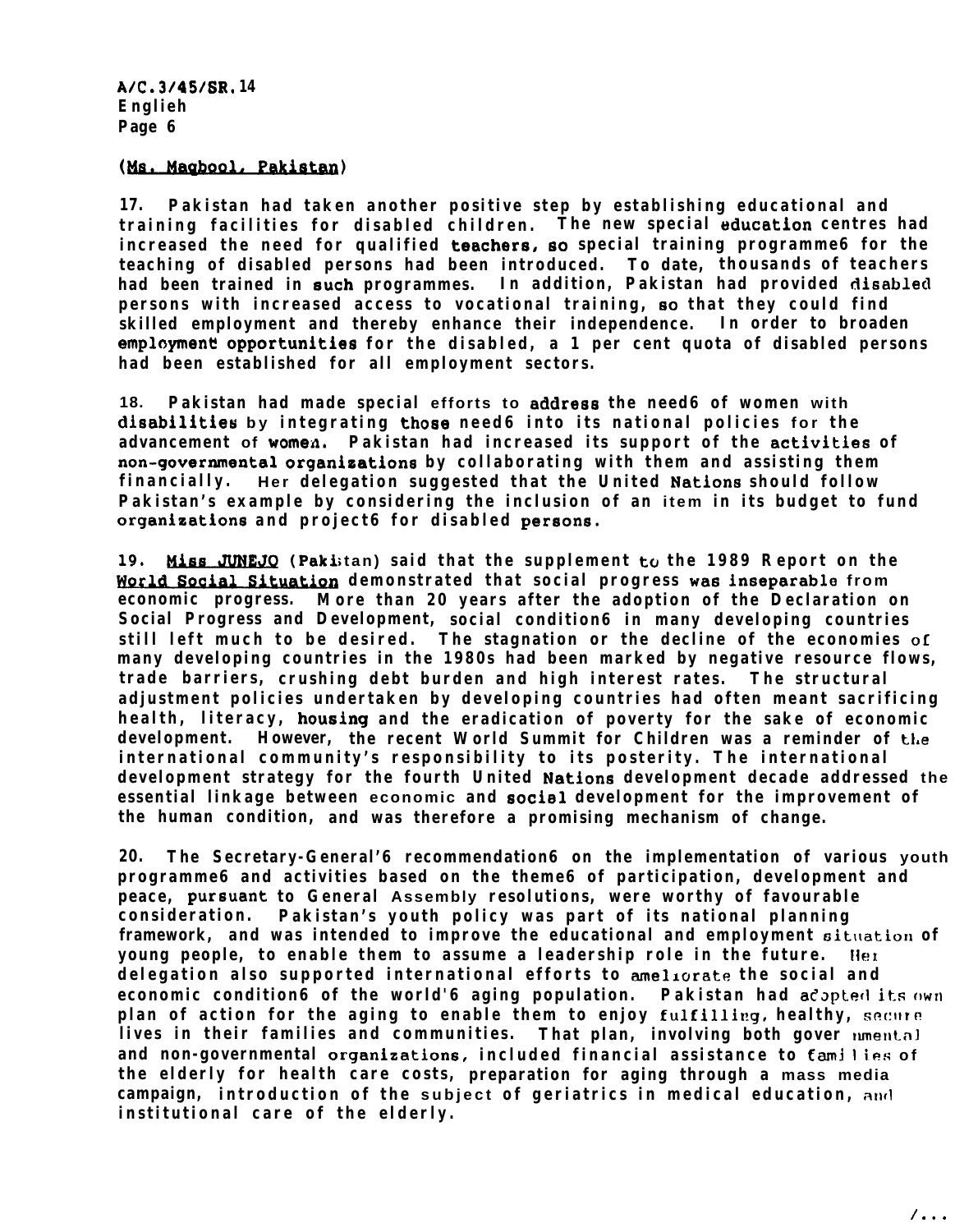**A/C. 3I45168.14 English Page 7**

**21. Mr. OULD MOHAMED MAHMOUD** (Mauritania) said that the most complex social<br>Page 7<br>Problem6 facing the countries **of the world were those involving youth.** The General **ASSembly'S 1965 Declaration on the Promotion among Youth of the Ideal6 of Peace, Mutual Respect and Understanding between Peoples had recognieed the idealistic nature of young people and their importance as the hope** of **the world. Currently, young people were in the forefront of movements for social and political change. Through their effort6 to bring about reforms based on noble ideals such a6 freedom, peace, justice and the defence** of **the environment, young people had set an example of courage and commitment in the face of brute force, notably in South Africa, in Palestine and in all occupied territories.**

*22.* **The search for concrete, effective and speedy ways to prepare young people for their future responsibilities was one of the great challenge6 currently facing the world. The observance** *of* **International Youth Year in 1985 had led many countries to renew their commitment to young people, and the recent World Summit for Children had given the necessary priority to the problem6 of children. However, those new commitments must be followed by concrete action. The abatement of ideological confrontation in the international community offered opportunities for greater** attention to the problem6 of youth. Examples of international co-operation in that **area on a regional basis included the co-operation among the States** of **the Arab Maghreb Union for the protection and education of children, as well a6 the participation of Tunisia, the Libyan** *Arab* **Jamahiriya, Algeria and Mauritania in Arab and pan-African youth festivals.**

*23.* **The economic difficulties** *of* **the 19806 had had a profound effect on the most vulnerable segments of society including youth, and the degradation of the environment was threatening the future** *of* **young people. Decreasing attentiOn t0 the problem6 of youth was to blame for the prevalence of juvenile delinquency, drug6 and crime in developing countries (as a result of weakened family and governmental structures, and the failure to take advantage of resources) and in industrialized countries (as a result** *of* **waning religious faith, increasing egocentrcity and widespread unemployment). Government.6 had halted their development of an extra-curricular SOCiO-educative infrastructure (community youth programmes, vacation centres, etc.), and the constructive participation of youth in society had therefore decreased. The organization of youth activities had declined since the 1980 United Nation6 World Youth Assembly. The abandonment of young people to the temptations of consumerism had left them without models to emulate, and had eroded their naturally strong sense of morality. The world was therefore** losing a valuable moral resource that represented the ideal6 on which social and **economic policies must be based.**

*24.* **Since young people were the world's most precious capital, it was time to** sound the alarm for the problems of youth. The Third Committee should suggest **ideas for youth policies to member States, to nurture the mind and conscience of the world'6 youth.** It would also be appropriate for the United Nations to hold a **second World Youth Assembly.**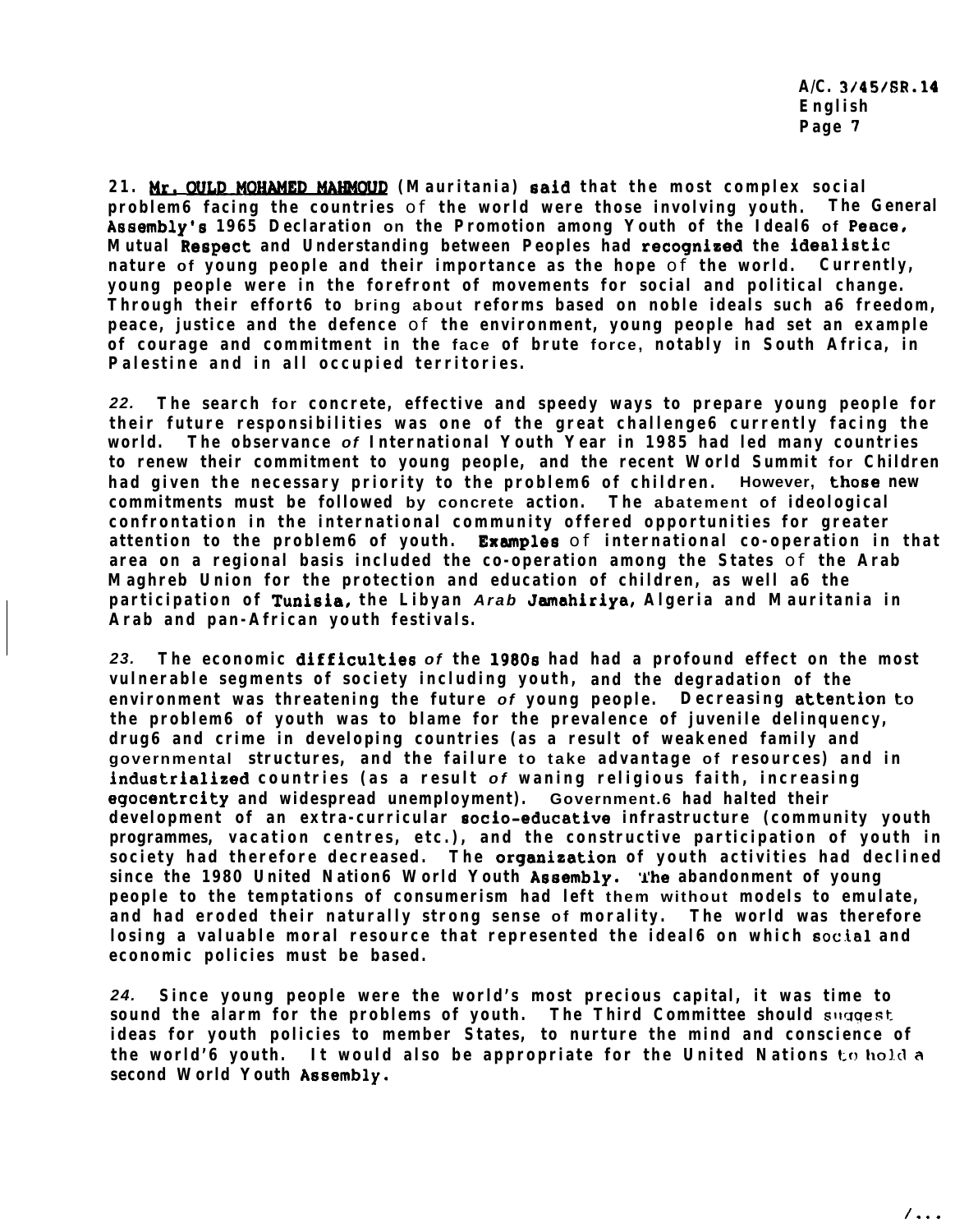**25. Bra. AtVAREZ (Dominican Republic) said that because the United Nation6 had efftablished standards of decent treatment for several groups in society, such as women, disabled persons and children, it should also adopt a declaration on the right6 of the elderly. Like the aforementioned social groups, the elderly were particularly Vulnerable t0 discrimination in employment, physical abuse, poverty and the devaluation of their dignity.**

**26. It could not be argued that such a declaration was unnecessary because the elderly were already protected by the Universal Declaration of Human Rights, since other social groups had already been deemed worthy of special recognition. Their number6 were increasing so quickly that, in the foreseeable future, the elderly would outnumber infants two to one. It was also unreasonable to assume that the right of the elderly to work was detrimental to the employment situation of young people, since the exclusion of skilled, experienced worker6 from the labour force would lower productivity, thereby damaging the interests of all people in any economy. The practice of forced retirement also lowered the worker/dependent ratio, creating difficulties for younger worker6 who must pay taxes to fund retirement benefits. In many poor developing countries, where social security benefit6 were not available, depriving the elderly of the right to work often had lethal consequences.**

**27. The United Nation6 had the reSpOn6ibility to foresee and act upon the implications Of future trends, including those suggested by it6 Own statistics on aging. The growing number of people over 60 presented specific political, social and economic problem6 that affected the relationship between generations. The place of the elderly in all societies was changing or was about to change: therefore, a United Nation6 declaration on the right6 of the elderly was more urgent than ever.**

**28. Mr. CENKQ** (Albania) said that although in some ways there had been **improvements over the past year, the economic and social situation** of **the developing countries had worsened and the gap between those countries and the industrialized countries had widened. It was generally agreed that old methods could not resolve the current international problems.**

**29. Albania, having emerged from its state of backwardness, was progressing on it chosen path of economic devulopment, determined to build a life of well-being for** its people. It was currently engaged in a new phase of development, calling for **the highest possible productivity from its material and human resources. That required modern technology, educated and experienced personnel, the promotion of initiative, good social relations and strengthening and expansion of co-operation with the rest of the world.**

**30. Albania was a young and inexperienced 6ocie.y - about 70 per cent of its population was below the age of 30. It was undergoing changes, such as the distribution of land and cattle to the peasants, the establishment of a private sector for services and craft workers, foreign investment, and the creation of joint enterprises, all of which brought new problems. The first priority was to revitalise the role of the social organizations, with a view to finding just solutions for existing and new social problems.**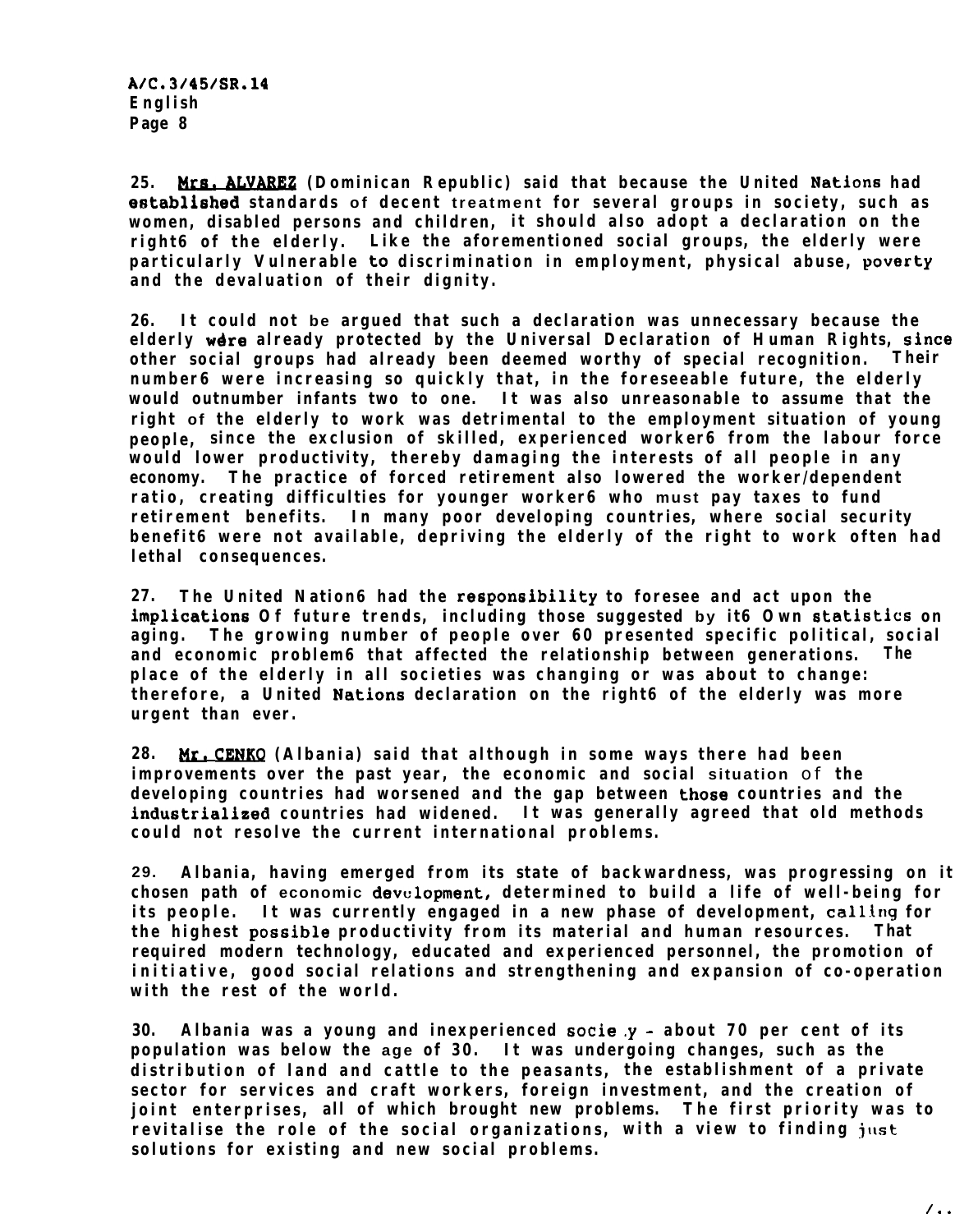#### (Mr. Cenko, Albania)

**31. In connection with agenda item 96, Albania set great store by its young people, who were playing their part in democratieation and in strengthening public opinion. They realized that progress required hard work, discipline, knowledge and skills and that as democracy grew, standards of life would improve. They were encouraged to be in the forefront and to show initiative and determination. It was also recognised that the needs of young people must be met and that they must be given access to all spheres of life, including decision-making and contacts with the outside world.**

**32. Regarding agenda item 92, Albania recognized that sustained and harmonious economic and social development required the active participation of the whole population, including disabled people. It supported the World Programme of Action concerning Disabled Persons and, as far as its means would permit, had taken various measures to promote the integration of disabled people in various sectors of active life. A determined effort was required to improve the situation of disabled people, as well as the support of the international community, in the framework of the United Nations Decade of Disabled Persons. Such assistance was urgently required in the developing countries, where the situation was deteriorating.**

**33. Albania also supported the activities of the United Nations and the specialized agencies in the field of aging. Regarding the International Year of the Family, Albania attached particular importance to protecting and strengthening the family as the basic unit of society.**

**34. Pr. H0Dlj.B (Norway) said that, with democracy and international responsibility for the earth at the top of the world's political agenda, it was possible, for the first time in history, to deal effectively, through the United Nations, with the serious threats to mankind's existence. Action, or failure to act, today would decide the living conditions for people tomorrow. Unless action was taken now to slow down populatjon growth, attack poverty and protect the environment, future generations would inherit a dying earth. Vast resources could be saved through disarmament and used to promote the development of a sustainable society. Young people had led demands for environmental protection and would have to live with the consequences of political decisions made today. It was important, therefore, that youth organizations should participate in the preparations for the Conference on Environment and Development to be held in Brazil in 1992.**

**35. A recent conference for youth organisations in the European Community region, held in Bergen earlier in the present year, had stated that the industrial countries of the European Community must assume a leading role in action t.o creel-e a sustainable society. Norway believed that Governments should adopt, through t.he United Nations system, an environmental charter to include a set of rights providing for the public, on a well-informed basis, to make decisions on envi tonmental questions. All people must have the right to receive full information on the environmental implications of products and services. Sustainable development depended on action across national borders to save a common environment, which in turn depended on understanding and knowledge and hence on**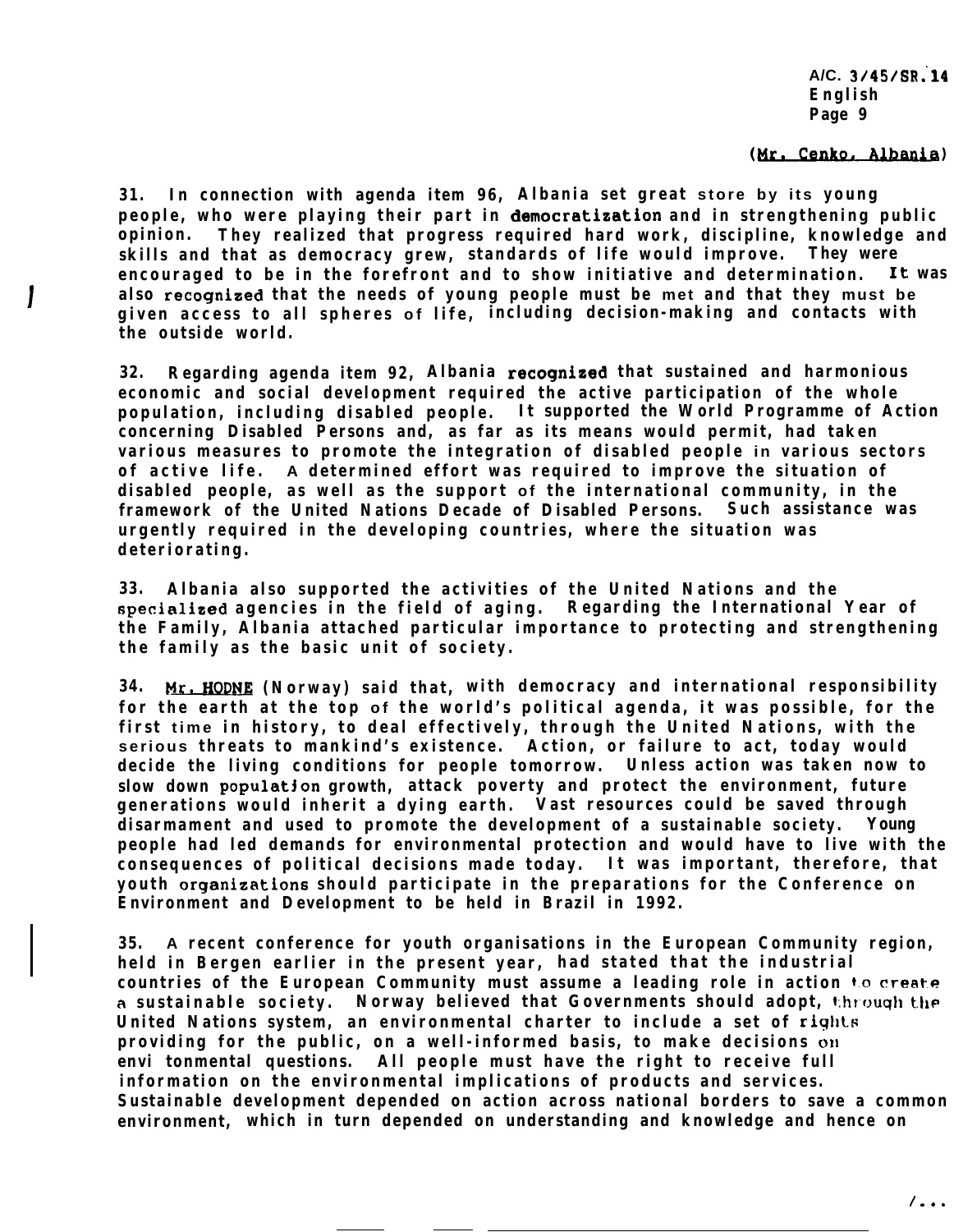(Mr. Hodne, Norway)

**education about the environment and the dangers** of **ecological crisis. Only the rule** of **law could secure a sustainable global society, and the United Nations Decade of International Law (1990-1999) should help to strengthen international** institutions and legal instruments, as the most efficient way of enforcing the **action needed to avoid an environmental disaster.**

**36. There were two preconditions for securing a sustainable environment. First,** the industrialized countries must help the developing countries to obtain stable **sources of income, to ensure the efficient use of resources and a fair clistrihution of wealth. That meant a drastic change in the lifestyle and pattern of consumption in the developed countries. Secondly, population growth in the developing countries must be controlled. Youth organieations had a responsibility in creating awareness of the need for those changes, in order to avoid tensions and develop new attitudes. Most industrialized countries neglected their commitment to devote 0.15 per cent of their GNP to the least developed countries.**

**37** <sup>l</sup> **Young people had an important part to play in democracy, although ~II many countries they were still not fully integrated in the decision-making process, and** were even denied the right to organise. Youth organieations were good schools Cor **democracy, instilling in young people political awareness, tolerance, respect for other people's opinions arid an interest in public life. In order to safeguard new democracies it was important to facilitate exchanges between youth organisations in dif fersnt countries. Communication within the United Nations framework was important and greater participation** *of* **youth organisations in the United NatJons system was essential. For many years, the Norwegian delegation to the United Nations had included two youth delegates, and as a representative of Norwegian yo!tth, he appreciated the opportunity to participate in the General Assembly. Only three delegations at the present session - Denmark, Netherlands and** *Notwwy*  **included youth delegates c,ad those delegates )rad therefore sent a letter on the** subject to all delegations in the Committee. He hoped that more Governments would **include youth delegates in the future.**

**36. :-:illions af young people in both industrialised and developing count.ries lacked jobs and education&l opportunities and thus felt that society did not need them. It was essential to build up educational etructurqs fn developing countries,** minimise youth unemployment and protest against the closing of schools and **universities for political reasons.**

**39. It was important for young people to be given the opportunity to take part jn international youth exchanges, since international contacts fostered mutual recpect, cultural understanding and solidarity between peoples of different. rare, colour and national origin and thus countered the ignorance, fear and mistt ustthat** led to ethnic conflicts. Contacts between *jultures* wete the best weapons against. **xenophobia.**

**43. Hr. Al-J- (Qatar) said that his Government attached great. import.anr:p <sup>t</sup> <sup>11</sup> the younger generations and depanded on them tor the achievement of its objectives. It.** had established a Council for Youth Affairs in 1979, under the chairmanship of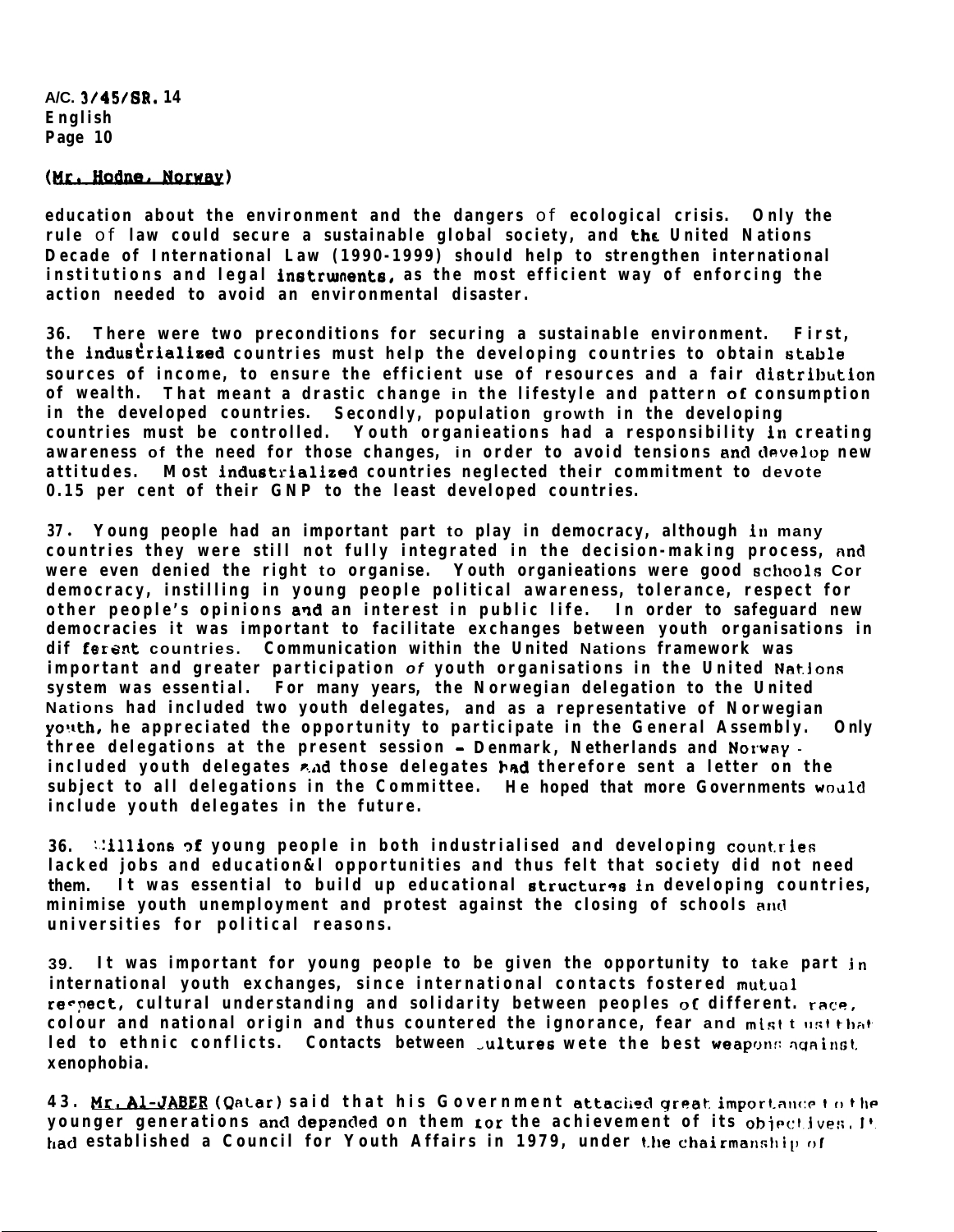**A/C, 3/45/6R. 14 English Page 11**

**/'**

# **(Mr. Al-Wer. Qatar)**

His Royal Highness the Crown Prince, whose activities included training in **co-operation, solidarity and leadership and provfding facilltfes for hosting students from other countries, It also provided social, cultural and sports facilities, and fostered activities in the arts, theatre and music. The Qatar Olympic Committee had participated in international and regional meetings. including meetings of the International Olympic** Committee.

**41. Qatar was interested in all matters concerning young people, its Rim being to bring up a generation of vigilant and responsible young people, who would be useful to society both natic,nally and** *internationally.* **His country** followed **and greatly appreciated the activities** of **th3 Centre for Social Development and Humanitarian Affairs QC the United Nations Office at Vienna and looked forward to co-operating In the activities for the tenth anniversary of the International Youth Year.**

**42. H.!s country was deeply concerned about the problem of drug addiction and** stressed the vital need for international co-operation and monitoring. **Government fully supported all the plane put forward by different authorities within the United Nations framework to encourage young people to tackle the problems and face up to the various difficulties that hampared development, so that they could play an active part in their** *own* **and in international society.**

**43. Mr.,.SA!&E (YugoR lavia) said that, despite the recent improvement in the political climate, there were still serious problems. Development in the 1990s mur;t be a different kind from past development, to ensure a decade of world progress, and to that end Governments must adopt effective national policies as a creative response to the changing world economy, The measures and policies adopted by the Yugoslav Government in the past year, aimed at transforming the country into a modern, market-oriented and fully democratic society, had alreedy shown remarkable results.**

**44. His delegation had noted with interest the report on policies and programmes involving young people (A/45/422) and supported the efforts to promote the ideals of peace, mutual respect and understanding among youth, as well as student and youth exchclnges and information activities. Yugoslavia had already started activities i;, connection with the International Year** *of* **the Ftlmfly and welcomed the clesignation of Mr. Henryk Sokalski, Di.rector of the Social Development Division of f.he IInited Nations Office at Vienna, as co-ordinator. His country agread with the wt.ion of the family as a relatively independent unit and social group with an Hct.ive and responsible role in society, but thought that more attention shoulcl he** paid to the impact of social crises and sudden social changes on relations within the Emily. Attention should also be paid to the relationship between the family **and thp various social groups surrounding it which could play an important role and help official institutions responsible for social care and protection of the family.**

**45. With reqard to the report** *on* **the World Programme of Action concerning Disabled** Persons (A/45/470), his delegation agreed that disabled persons must be enabled to **hcome active, contributing participants in the social. and economic development of** their communities, and that they represented a great human resource potential. His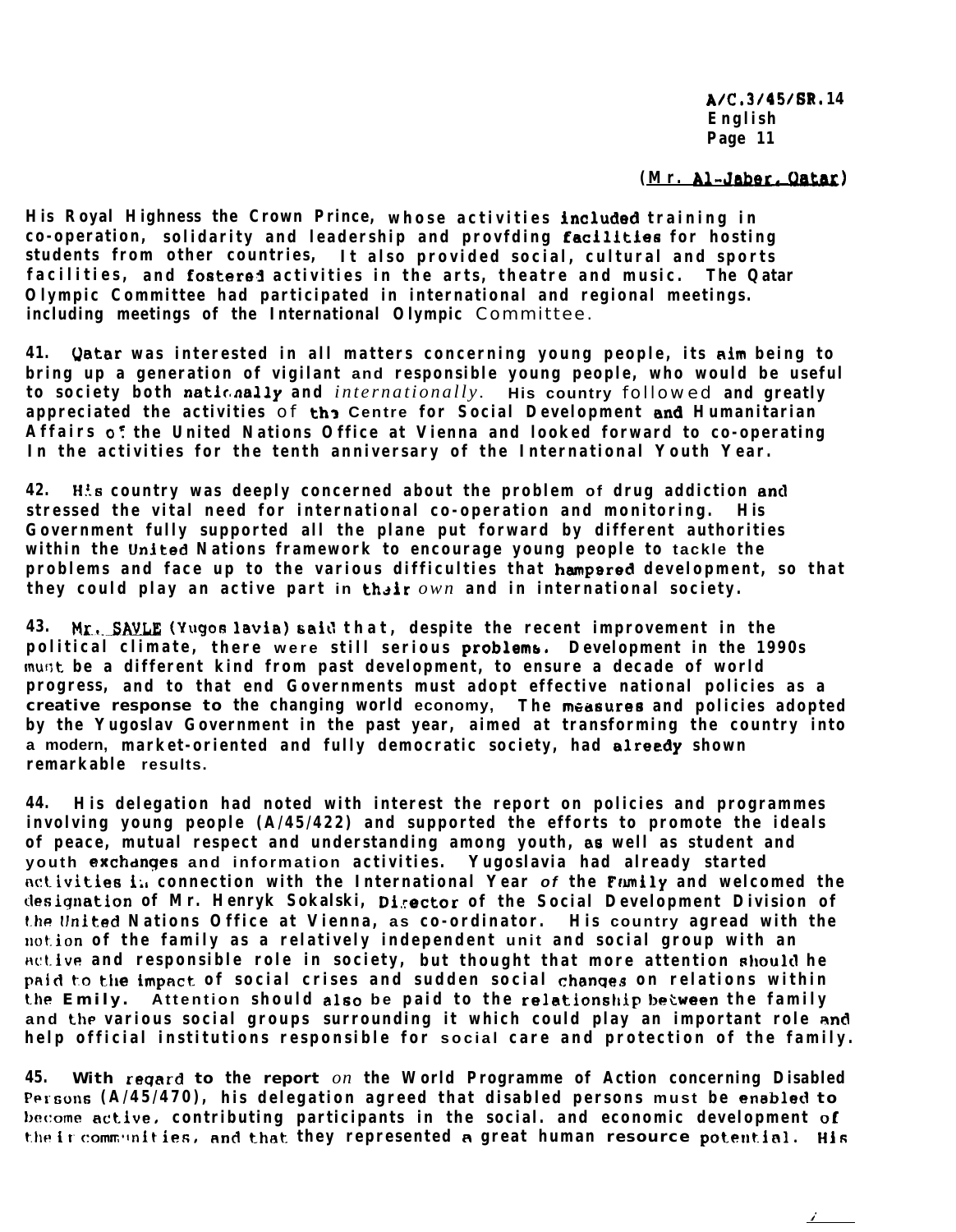### (Mr. Savle, Yugoslavia)

**delegation attached great importance to the recommendations on improving opportunities for and the status of disabled persons nationally, and supported the proposed steps for revitalising the Decade.**

**45. Regarding the report on the Question of Aging (A/45/420), he agreed with the view that the active older population represented a development force and supported the practical recommendations in that connection.**

**47. Lastly, he informed members of the Committee that preparations were under way for establishing a research and training institute in Belgrade, which he hoped would soon be available for use by the United Nations.**

**48. Kiss !IJU&U,WJ.& (Veneeuela) said that tha economic and social aspects of** development were inseparable and stressed the need *for* a solid social base in order **to bring about true economic progress. In response to the basic economic! changes resulting from the foreign debt crisis, the Venezuelan Government had undertaken a series of measures to protect the most vulnerable social groups, focusing attention on three high-priority areasr nutrition, health and education. Almost hnlf of the national budget for 1991 had been allocated for that purpose. Determinecl to restore social services to the level preceding the crisis of the 19808, her country had implemented a number of social programmes aimed at mitigating the impact OI economic adjustment policies.**

**49. VeneZUela WRB Committed to enabling disabled persons adapt to their immediate social environment and participate in devolopment activities. A number oL programmes were being carried out at the national level to meet the basic needs of that sector of the population. One such programme provided the children of disabled persons with scholarship8 for higher education. A recently conducted national population census would make it possible to determine the number of diuabled persons in the overall population and their immediate need8 in order to reorient national policies in that field.**

**50. With regard to ways to mark the end of the United Nation8 Decade oE Disabled Persons, her delegation supported the idea of convening a ministerial-level world** conference in 1993. In order to improve the status of disabled persons in **developing countries, Venezuela agreed that it was necessary to integrate specific:** components that addressed the need8 of disabled persons into social and economic **programmes within the context of the international development strategy** for the fourth United Nations devnlopment decade. It also supported the general **considerations relating to a iong-term strategy to the year 2000 and beyond. Her delegation reiterated it8 commitment to the concept of the family a8 a basic unit or society.** Venezuela had supported the proposal to proclaim 1994 the **international Year of. the Family. The organizational measures set forth in the** note by the Secretary-General in that regard (A/45/365) were very useful.

**51.** Mr. RCDIONOV (Ukrainian Sovie<sup>®</sup> Socialist Republic) stressed the need for **effective wayc to provide socinl protection, ilnprove living 8tandards and <sup>f</sup> infl** optimum solutions to problems impeding stable development. The social component of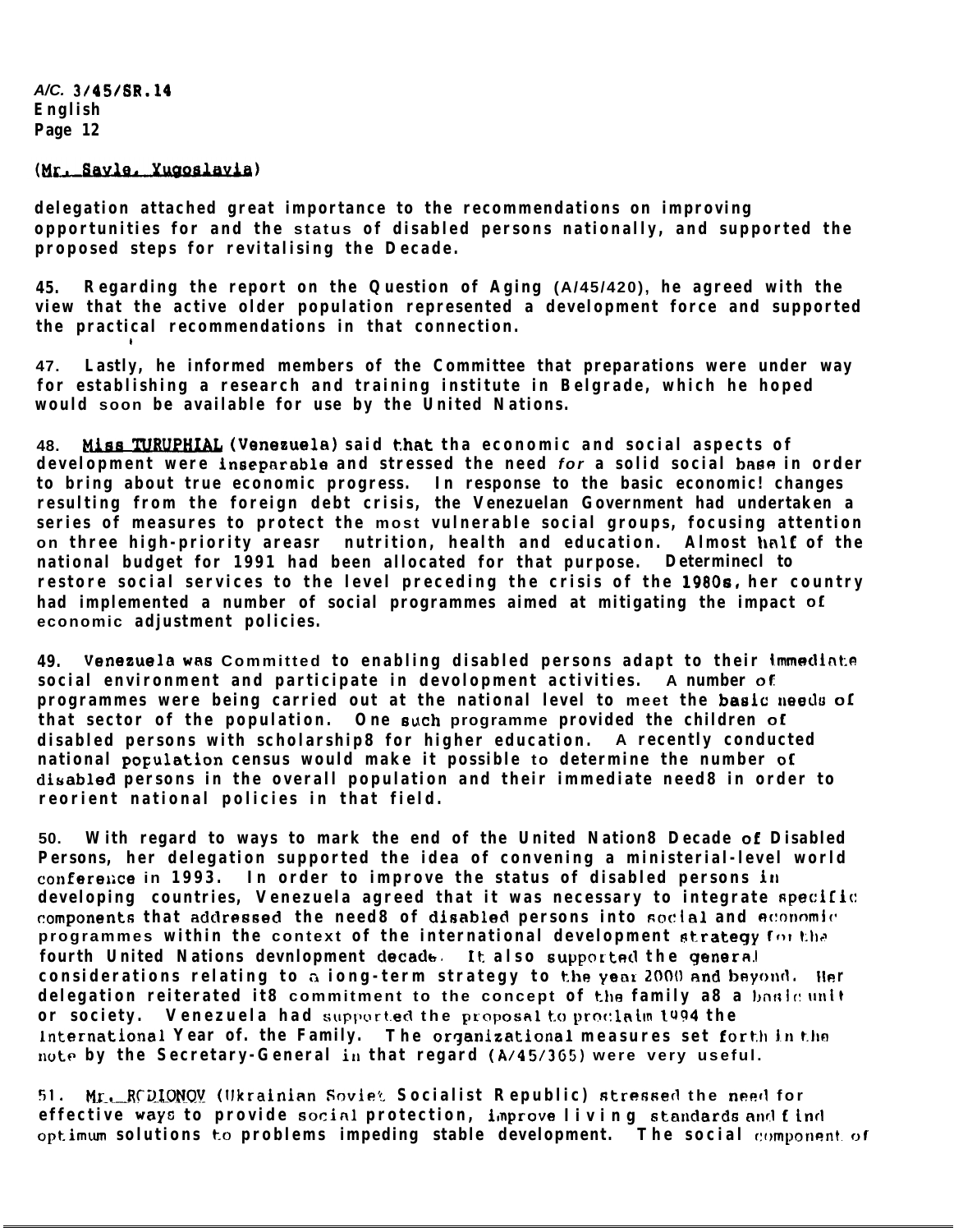(Mr. Rodionov. Ukrainian SSR)

United Nations activities must be strengthened in order to combine bilateral and multilateral efforts in tackling those problems. Increasing the role of the Economic and Social Council in that field, inter alia through the holding of ministerial-level conferences, offered interesting possibilities.

**52.** The Ukrainian SSR supported the basic recommendations in **the** feasibility study on alternative ways to mark the end of the United Nations Decade of Disabled Persons **(A/45/470).** The anniversary programme for 1992 in the report of the Secretary-General on the question of aging (A/45/420) was very important as a catalyst for continued implementation of the International Plan of Action on Aging. His delegation also supported efforts to strengthen the position of the family and its role in the development process, including preparations for the International Year of the Family.

**53. In** recent years it had become clear in the Ukrainian SSR that without qualitative changes in social policies **it** would be impossible to achieve the goals of perestroika. Unfortunately, measures taken to increase productivity and ensure adherence to the principle of social justice had not improved the living standard of the Ukrainian people. Serious economic and social problems were cause for concern. Practical steps taken **to** increase pensions for the disabled and the elderly, allowances for temporary disablement, assistance to families, and the salaries of teachers, medical workers and other civil servants had been largely undermined by inflation. The possibility of unemployment **and the need to change** one's type and place of employment because of the transition to a market **economy** had caused alarm.

**54.** The crisis **in** the social and economic field was further aggravated by environmental problems. The entire territory of the Ukrainian SSR had been declared an ecological disaster area as a result of the Chernobyl accident. Today, approximately 1.8 million citizens of the-Republic **were exposed to direct atomic** radiation. The international community had provided large-scale assistance to **help** cope with the effects of the disaster. Medical institutions, social **orqanizations** and business circles in a number of countries had sent hundreds of tons  $of$ medicine, foodstuffs and equipment for the benefit of children in the Ukrainian SSR. The United Nations and its specialized agencies played an important role in organizing international co-operation to **overcome** the effects of the Chernobyl accident. Resolution 1990150 of the Economic and Social Council on international co-operation to address and mitigate the consequences of the accident at the Chernobyl nuclear power plant demonstrated the support and concern of the international community.

**55.** At the current time, the Clkrainian **SSR** was taking measures to bring **about** concrete improvements in living conditions. **A** decision had been taken to close down the Chernobyl nuclear power station and a moratorium had been declared on **the** construction of new nuclear power stations. The declaration of sovereignty adopted by the Ukrainian Parliament would enable the Republic **to increase its participation** in international **life at a level commensurate with its political, economic and** cultural potential. The Ukrainian SSR attached **great importance to the**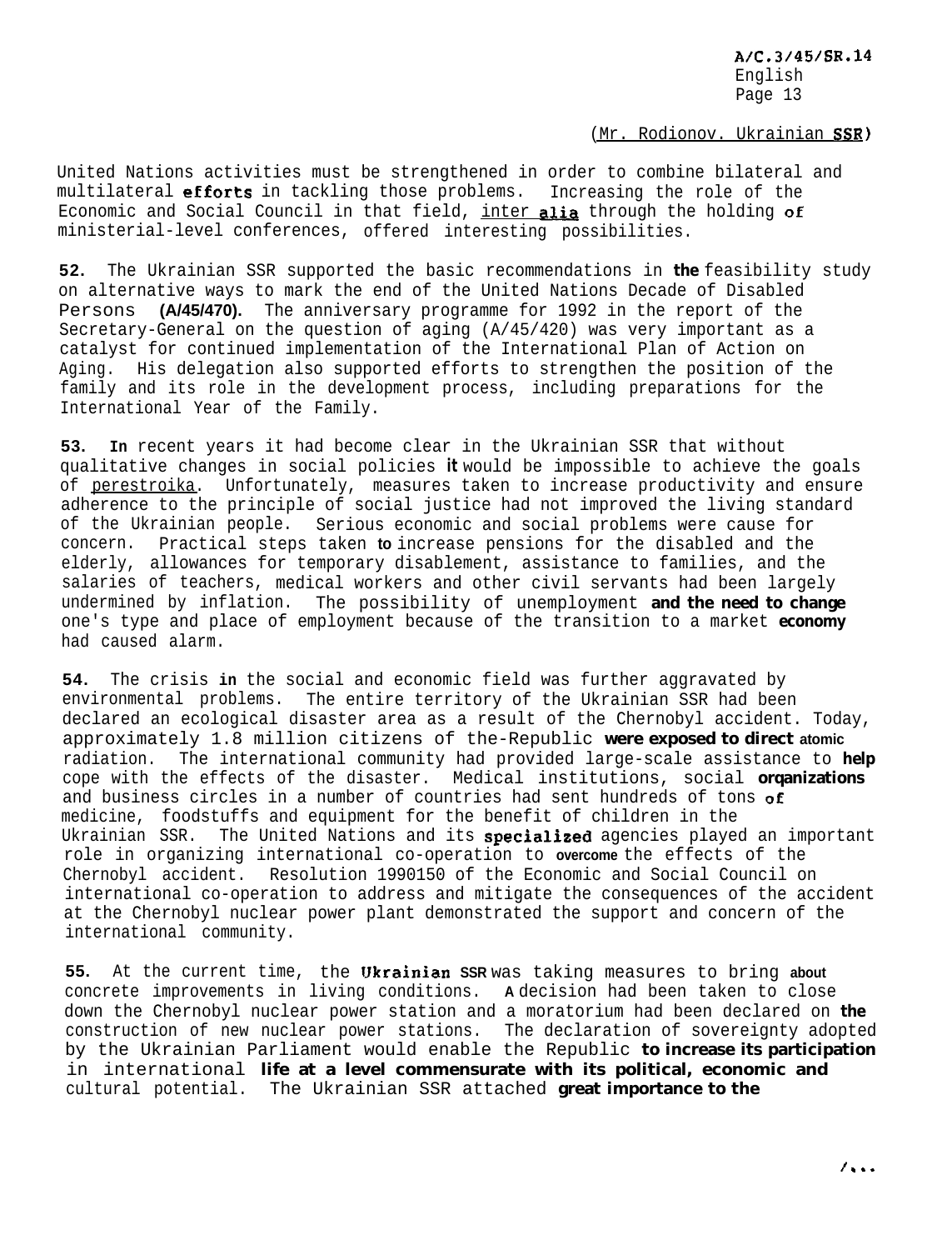## **(Mr. Rodionov, Ukrainien SSR)**

**establishment and development of mutuall; advantagoous equitable relations with European and other countries that were prepared to co-operate.**

**56. The recently adopted law on the economic independence of the Ukrainian SSR guaranteed legal protection for all forms** of **ownership and provided various possibilities for developing all forms** of **entrepreneurial activity. At the same time, the Ukrainian SSR considered it extremely important to observe the principle of social justice and ensure social protection for the most vulnerable groups oC the population - children and young people, the disabled, the elderly, the unemployed and the needy. In accordance with its desire to promote stability on the Lasis of balanced economic development and social justice, his delegation would submit a draft resolution on achieving social justice and was prepared to co-operate with all delegations interested in discussing that text.**

**57. Me. (Uruguay) said that, although the international climate had significantly improved, the increasing gap between developed and developing countries had aggravated the economic situation in the developing world,** particularly in Africa and Latin America. The slump in the prices of raw materials **and the difficulties experienced by developing countries in exporting their products had considerably increased poverty in the world, which, in the case oI: Latin America, affected 183 million people or 44 per cent of the population.**

**58. Eighty per cent of the disabled persons in the world lived in developing countries. External assistance was necessary in order to compensate for reductions** in social programmes resulting from the foreign debt burden in order to reach the **goals set for the World Programme of Action concerning Disabled Persons. Uruguny attached great importance to the question of the disabled and had recently established a system to provide overall protection to disabled persons in the field** of medical care, education, rehabilitation and social security in order to enable **them to function in society on an equal footing with others. The objective was Lo ensure equality of opportunity to disabled persons so that they could participnte fully in all aspects of economic and social life. Her Government had set up R national committee for disabled persons made up of representatives of**  $\tau$ **ov3rnment** agencies and organieations for the disabled in order to draw up, evaluate and **implement at the national level measures to promote the development, rehabilitation and social integration ot disabled persons.**

**59.** In view of the growing numbers of elderly persons in the world, there was an urgent need to ensure their broader participation in the development procoss and **enable them to live independent lives. In Uruguay, an interministerial commission dealt with policies relating to the elderly in accordance with the International Plan of Action on Aging. IHer delegation attached great importance to the technical** assistance provided by the United Nations Youth Fund and expressed regret. that. **limited resources impeded its work. In Uruguay, a special committee co-or dinated efforts to deal with problems affecting young people. At the current t: i.nn, <sup>i</sup> <sup>t</sup> wnl; considering various projects aimed at, inter alia, improving the formal that ning of young people to facilitate their access to employment and providi fig a** *minimum* **income to young people from pour families during training.**

 $1.1.1$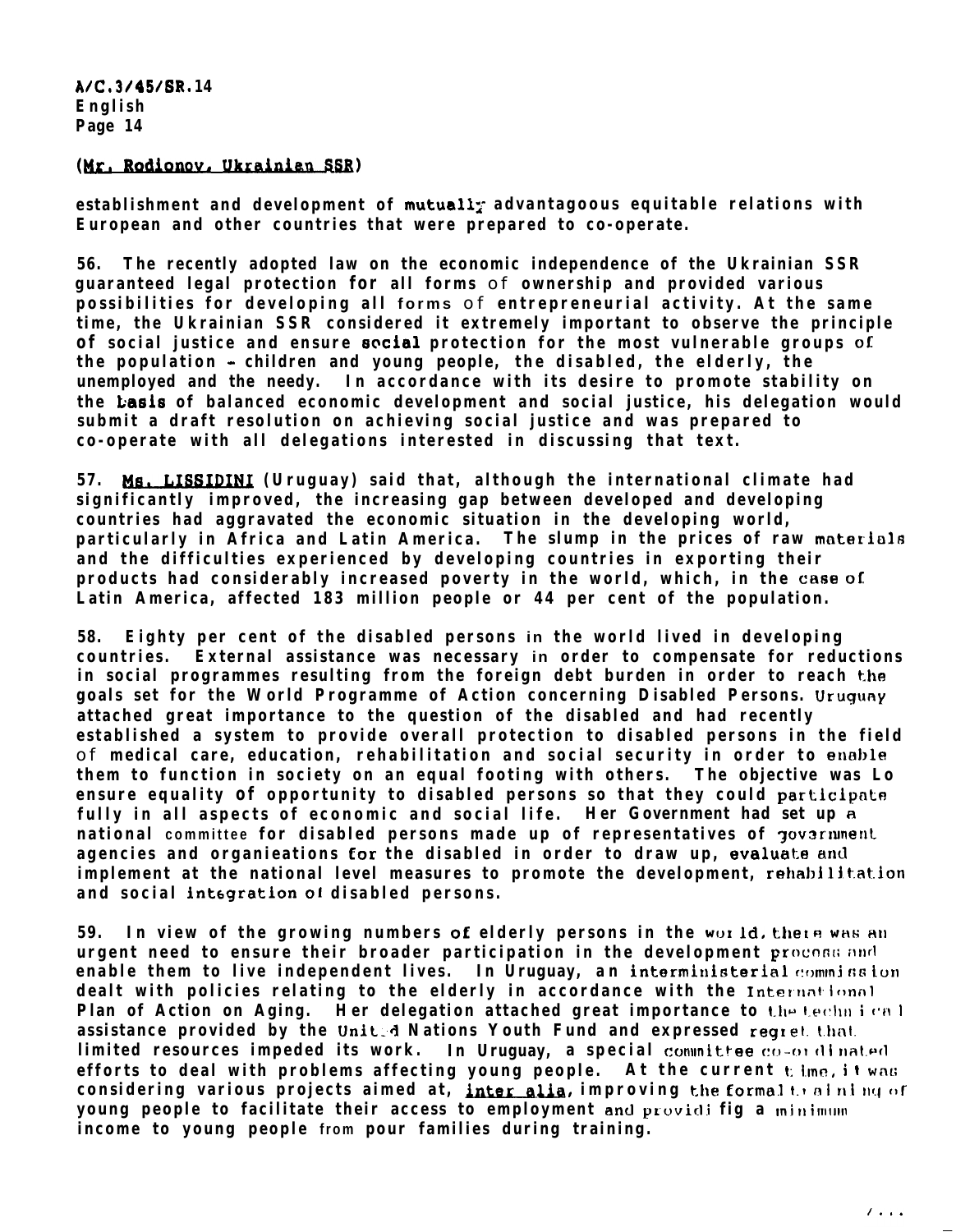### (Ms. Lissidini, Uruguay)

**60. Uruguay firmly supported the proclamation of the lnternational Year** *of* **the Family, which should increase** *awareness* **of questions rslating to the family as the basic unit of society. Her delegation attached particular importance to measures to improve protection for low-income families, including the construction of housing and the promotion of! small-scale family businesses in order to reduce unemployment among young people. Such projects would require technical and financial assistance.**

**61. Mr. Pfm (Caechoslovakia) stressed the need for jcint action by the entire international community in tackling serious social problems. The United Nations had a vital role to play in co-ordinating international action to deal with such problems as malnutrition, hunger, illiteracy, substandard housing, unemployment pollution. The supplement to the 1989 <b>Report on the World S problems as malnutrition, hunger, illiteracy, substandard housing, unemployment and (A/45/137) confirmed the fact that the situation was serious. He agreed that the economic and social dimensions of development were inseparable and that economic progress was impossible without a solid social base. Fundemental changes had taken place in Czechoslovakia's political and public life. The new Government sought to ensure that the adverse impact of such changes were minimised and was developing a new system of social security to enable all citiaens to care for themselves and al-,** the same time to guarantee a minimum living standard for all.

**62. The Internatiorlal Year of the Family would help focus greater attention on questions relating to the family. The organizational arrangements undertaken by the Secretariat in preparation for the Year wero commendable. His delegation supported the recommendation put forward at the Expert Meeting on the Negative Consequences of Alcohol Use held in August in Oslo to incorporate alcohol-use related themes in the preparatory work of the Year. The International Plan of Action on Aging promoted better understanding of the problems of the aged and ways to solve them. The measures set forth in the report of the Secretary-General on the question of aging (A/45/420) should be given careful consideration. In dealing with the problems of the elderly it was necessary to enable them to continue to participate, as much as possible, in economic, social and public activities. Attention should also be given to care for the aged by the State and society.**

**63. Much still had to be done to achieve the objectives of the United Nations Decade of Disabled Persons. Although there was greater awareness of the problems 0C disabled persons, further efforts were needea to integrate them fully in society. The feasibility study on alternative ways to mark the end of the Uecacle (A/45/470) provided useful material for considering the problems of disohled persons. Czechoslovakia shared the view that a ministerial-level world confetence should be convener1 to adopt a long-term strategy in that regarcl. The mentally tli+nilicapped constituted a special group of disabled persons ar,cl should he regc7rcled**  $\overline{\text{AB}}$  **a specific vulnerable social group.** He supported the authorization by the **Econcm <sup>1</sup> C: and Sot i al Count 11 , under resolution 1990137, of the Commission on Human <sup>H</sup> i.qht.s to continue its work on a draft body of Principles and guarantees Cor the prot2ec:t.ion of the mentally ill persons and for the improvement of mental health l!i3l'F!,**